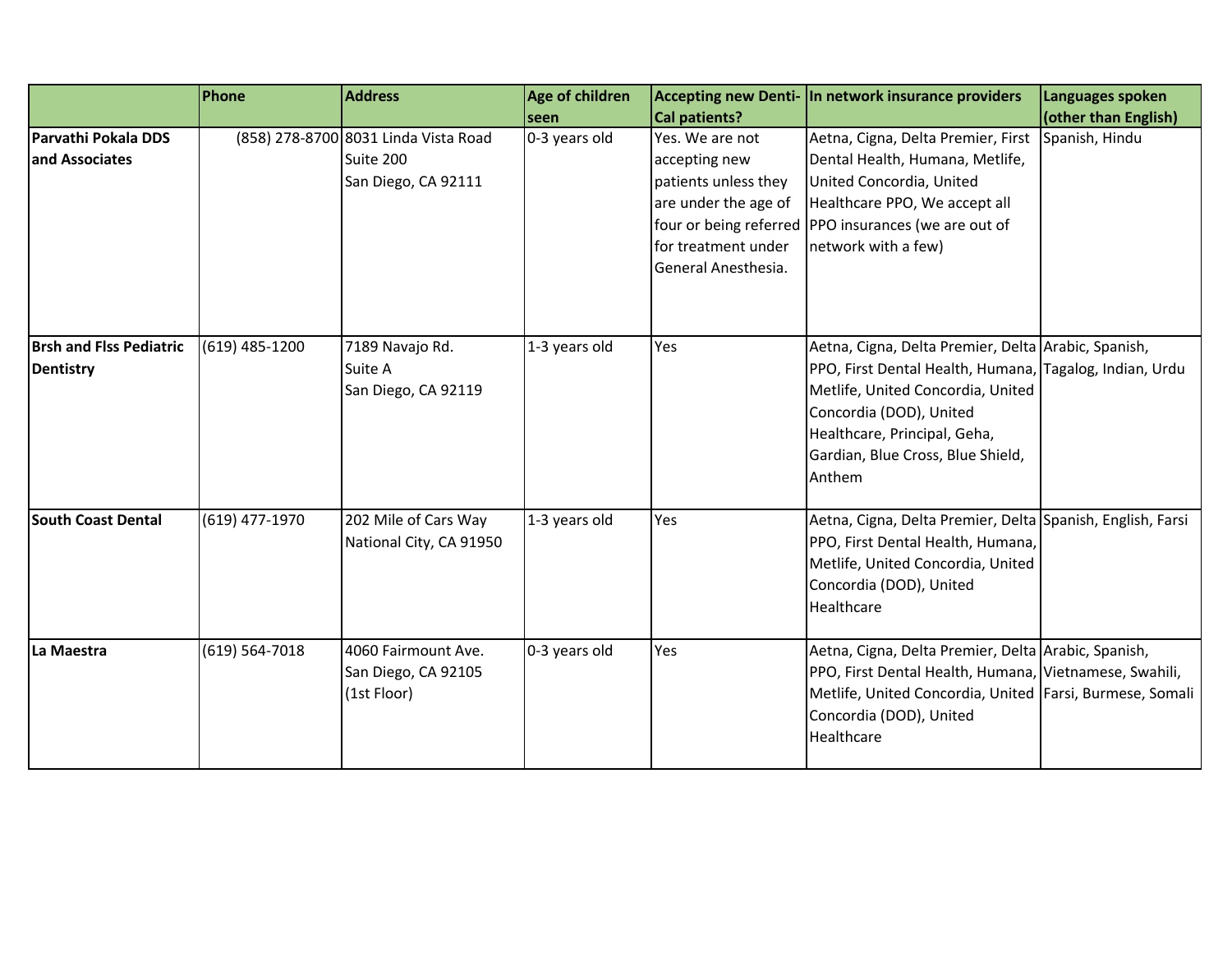|                                                                    | Phone          | <b>Address</b>                                            | Age of children<br>seen | Cal patients?              | Accepting new Denti- In network insurance providers                                                                                                                                                          | Languages spoken<br>(other than English) |
|--------------------------------------------------------------------|----------------|-----------------------------------------------------------|-------------------------|----------------------------|--------------------------------------------------------------------------------------------------------------------------------------------------------------------------------------------------------------|------------------------------------------|
| La Maestra                                                         | (619) 741-3045 | 7967 Broadway Ave.<br>Lemon Grove, CA 91945               | 0-3 years old           | Yes                        | Aetna, Cigna, Delta Premier, Delta Arabic, Spanish,<br>PPO, First Dental Health, Humana, Tagalog<br>Metlife, United Concordia, United<br>Concordia (DOD), United<br>Healthcare                               |                                          |
| La Maestra                                                         | (619) 328-1335 | 183 South First Street<br>El Cajon, CA 92019              | 1-3 years old           | Yes                        | Aetna, Cigna, Delta Premier, Delta Arabic, Chaldean,<br>PPO, First Dental Health, Metlife, Spanish, Vietnamese<br>United Concordia, United<br>Healthcare                                                     |                                          |
| La Maestra                                                         | (619) 795-5983 | 1032 Broadway<br>El Cajon, CA 92021                       | 0-3 years old           | Yes                        | Aetna, Cigna, Delta Premier, Delta Arabic, Chaldean,<br>PPO, First Dental Health, Humana, Spanish<br>Metlife, United Concordia, United<br>Concordia (DOD), United<br>Healthcare                              |                                          |
| La Maestra                                                         | (619) 961-0801 | 4060 Fairmount Ave.<br>San Diego, CA 92105<br>(3rd Floor) | 0-3 years old           | Yes                        | Aetna, Cigna, Delta Premier, Delta Arabic, Cantonese,<br>PPO, First Dental Health, Humana, Korean, Mandarin,<br>Metlife, United Concordia, United Spanish, Tagalog,<br>Concordia (DOD), United<br>Healthcare | Vietnamese, Burmese,<br>Lao              |
| La Maestra                                                         | (619) 285-8135 | 4305 University Ave.<br>Suite 120<br>San Diego, CA 92105  | 0-3 years old           | Yes                        | Aetna, Cigna, Delta Premier, Delta Spanish<br>PPO, First Dental Health, Humana,<br>Metlife, United Concordia, United<br>Concordia (DOD), United<br>Healthcare                                                |                                          |
| Mary M. O'Connor, DDS (619) 291-5291<br><b>Pediatric Dentistry</b> |                | 420 Spruce Street<br>Suite A<br>San Diego, CA 92103       | 0-3 years old           | Yes (under 9 years<br>old) | Delta Premier, Delta PPO, Metlife, Spanish<br>United Concordia, United<br>Concordia (DOD)                                                                                                                    |                                          |